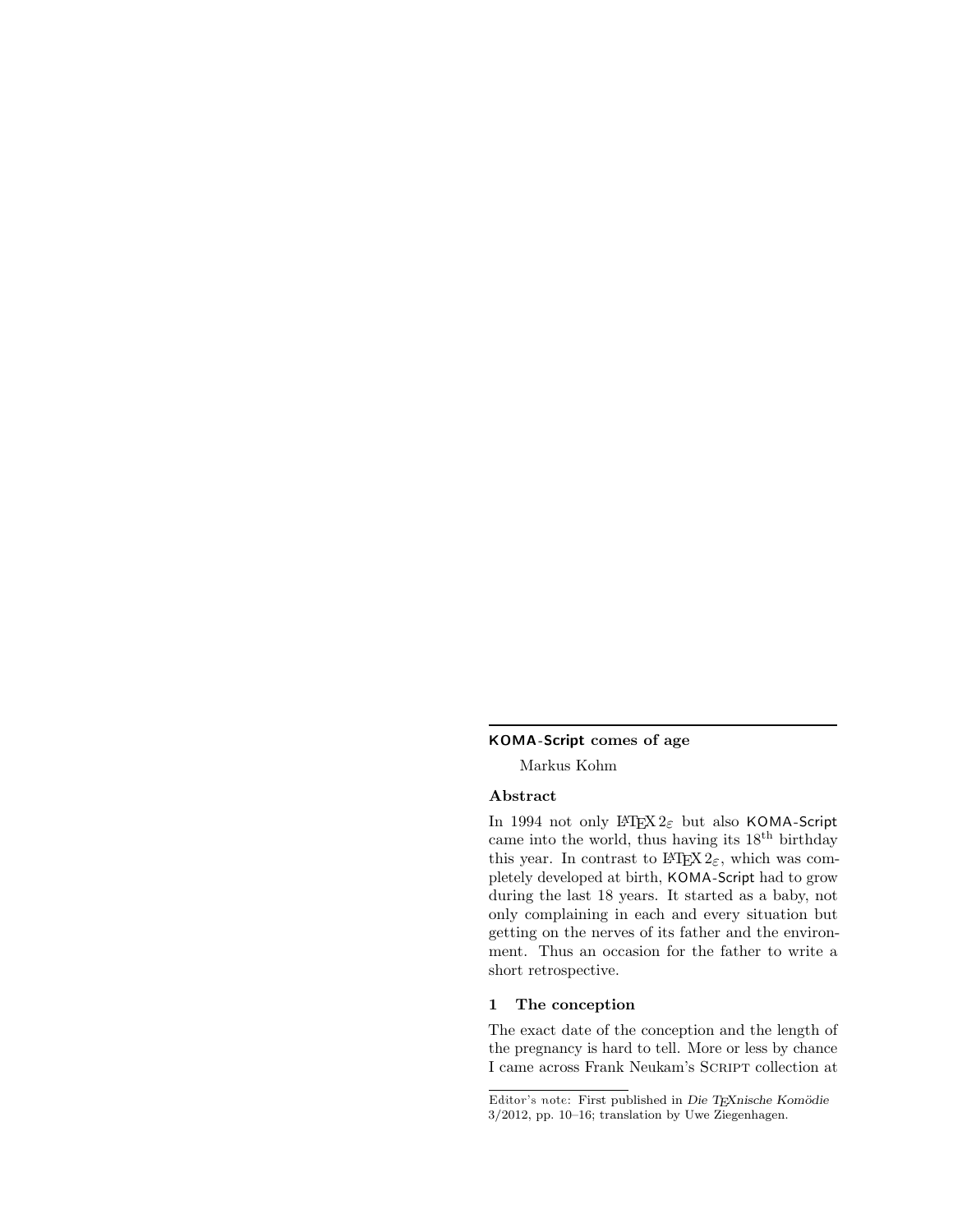the beginning of the 1990s. It contained essentially everything I needed for technical documents during my studies.

What I was missing were the adjustments needed for literary texts, for example support for DIN A5 format. Without further thought I added the most important changes into the style files. The licence of SCRIPT was somewhat unclear and the author hard to reach. Therefore I decided to publish my modified version via Maus  $KA<sup>1</sup>$  as an alternative.

SCRIPT was altered by others as well, so for a while there were various, incompatible versions floating around. When Neukam published Script 2.0 in December 1993 he rightly complained about the confusion. Script 2.0 contained all my changes.

Shortly afterward I heard for the first time that a successor of LATEX 2.09 was on the way and that it would change everything. I started thinking about the future of my documents, which by that time completely relied on Script 2.0. Beginning in February 1994 I tried to get into contact with Frank Neukam to prevent a muddle of new versions. About that  $time$ — it is hard to tell when exactly—I managed to get a beta version of  $\text{LATEX } 2\varepsilon$  on my computer.

Since I did not intend to poach again in somebody else's preserve — Neukam could not be reached either by mail or e-mail — I developed KOMA-Script 2.0 based on Script 2.0, the standard classes and my own ideas. The version number and the choice of the Grotesk font for the name were intended to create the link to Script 2.0. Primarily the whole thing was designed as a kind of "Script 2.0 for LAT<sub>E</sub>X  $2\varepsilon$ ".

# 2 The birth

The baby was born on July  $7<sup>th</sup> 1994$  in the Maus KA. It consisted of just the three basic classes scrbook, scrreprt, scrartcl, the typearea package and a manual, which at that time was just a slightly modified version of the Script 2.0 manual.

Like most babies it could cry, demanded attention and was hungry. One could like it, get annoyed by it or just ignore it. It didn't play soccer, yet.

# 3 The suckling babe

Even in the early days of KOMA -Script the folks around hassled its father. Not only did everyone want to see the baby, they also wanted to touch it, some thought a finger was too small, others a toe too big, the eyes too blue, too green, too gray, they

wanted to have a hat here and a jacket there. Daddy liked the attention and tried hard to please everybody. In the meantime the baby had to get patched up and its belly massaged to cover its deficiencies.

As early as October 1994 KOMA -Script switched to docstrip. This meant its own dtx files for the core as well as for the first additional packages.

#### 4 The toddler

Since I rarely wrote business letters and preferred a fountain pen for my private communication I had put no energy into this area. This changed fast when Axel Kielhorn contributed a first adaptation of script l.sty for  $\text{Lipx2}_{\epsilon}$  to KOMA-Script. Thus the first KOMA-Script letter class, scrlettr, was created.

After that was one critic demanding a proper manual. As a proud dad who was— besides his studies—quite busy with the KOMA-Script baby, some DVI-driver development for the Atari ST and the copublishing of a series of amateur anthologies I forbade those requests. So the L<sup>AT</sup>FX career of "Harald"<sup>2</sup> started with the creation of an updated manual for KOMA-Script.

Before its first birthday KOMA -Script became a mingle-mangle of classes, packages and example files. Especially varied were the packages for all the hats and shoes requested by people who had seen the baby crawling. I was not keen on creating new hats and shoes every week but fancyheadings — the only package in existence for this purpose — always caused trouble when interacting with my baby. So I decided to create scrpage. From then on all questions for new hats and shoes were answered.

Another big step consisted of some extensions proposed by Werner Lemberg. He dealt extensively with the so-called CJK languages. $3$  To typeset these languages he needed a few extensions not available in the standard classes. In KOMA -Script they were implemented quickly but not fully sufficient. At this time it became clear that KOMA -Script had to become more international. Thanks to Werner Lemberg there was an abbreviated English translation of the German KOMA -Script manual.

# 5 The childhood

At the turn of the millennium KOMA-Script was not only again a collection of manifold classes and package but the rather monolithic structure increasingly complicated further development. Even when its dad

<sup>1</sup> Maus KA was a mailbox of MausNet, a mailbox network that was quite prominent in Germany, Austria and Switzerland when acoustic couplers and modems were state of the art. The name was derived from the local license plate; KA stood for Karlsruhe.

<sup>2</sup> Named Axel Sommerfeldt in the mundane world, known for his tremendous caption package and his help with many LATEX issues. I got to know him as Harald.

<sup>3</sup> Chinese, Japanese, Korean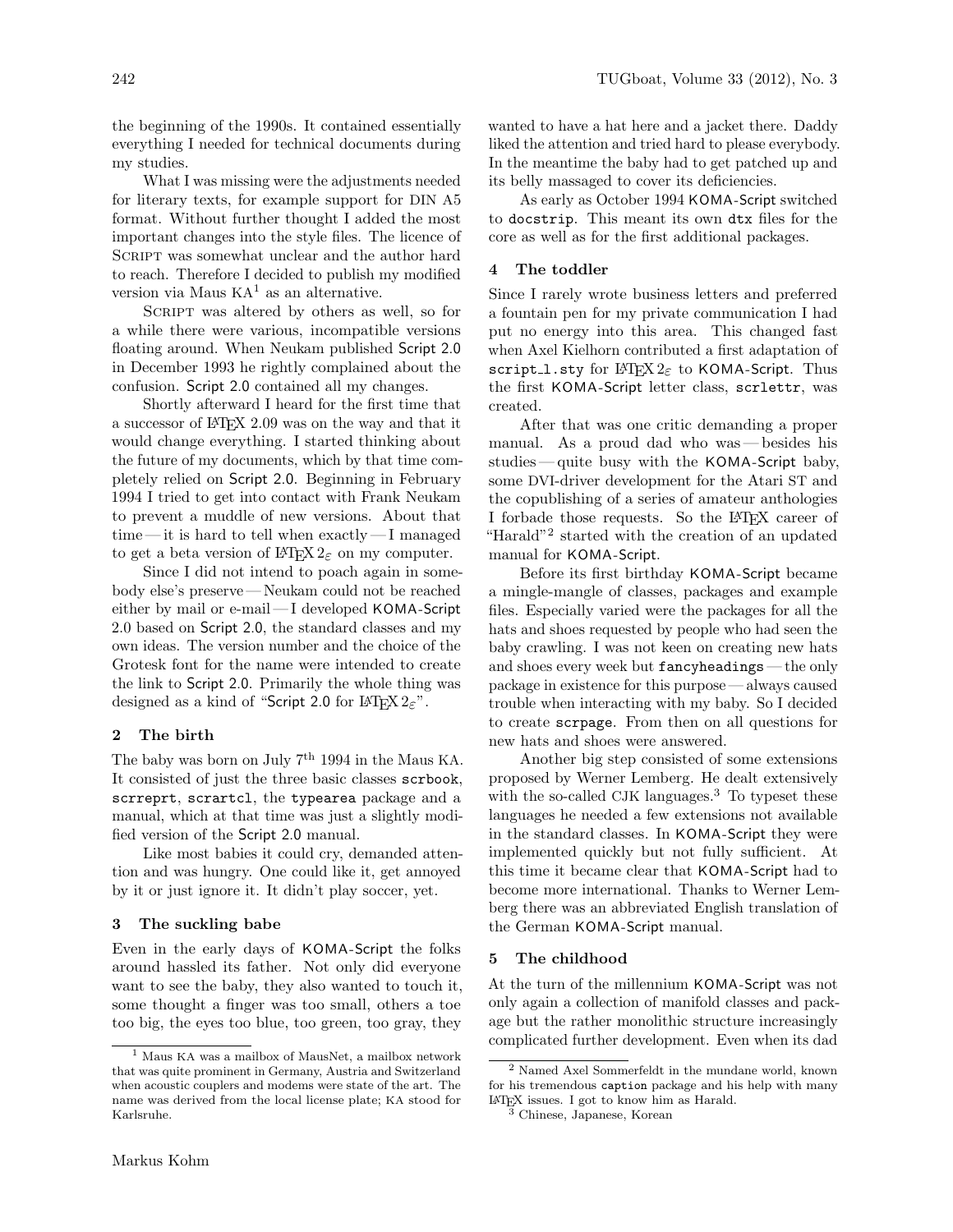wanted to implement a minor change he had to make changes at three or four places in a file far away from each other. This was due to the source code being based on the logical processing of the class files: first the options, then the basic settings, building on the commands and environments. It was time for a more topic-based approach!

There were also— partly similar— issues with the manual. Basically it was still the same manual Axel Sommerfeldt had created years ago. It was not structured according to the classes and packages; rather, the topics came in an arbitrary sequence. Although mostly consistent they were hard to follow and understand. And although the manual had grown from 60 pages to almost 100 pages, most topics were handled briefly. While at the beginning only nerds like me had used LAT<sub>EX</sub> and technical, concise manuals were okay, the users of L<sup>AT</sup>FX now included even "ordinary" people. LAT<sub>EX</sub> had become a tool for everybody, and they wanted to play with my baby!

To cut a long story short it was time to teach the child some structure. Its sentences had to get connectives and were not to be thrown into the room unmotivated. The problem was: I didn't have the time. I had a small (human) son now and shared work and school with my wife. Thus I looked for some help.

Help was found fast, or let's say suspiciously fast. When it came to the distribution of work for a new version of the KOMA -Script manual, all help was suddenly gone. So I started on my own with the restructuring of the KOMA -Script source code. I had estimated it would take from mid-2001 to the end of 2003. By then I wanted to complete the new manual as well. When I pulled the KOMA -Script sources apart it became clear that the scrlettr package had flaws at every inch and corner. If the original design by Frank was to blame, Axel's implementation or my extensions, no one knows. Probably it was some kind of "joint blame".

To compensate for my frustration with the manual I created a completely new design of a letter class. I don't remember how the contact to Torsten Krüger came about but he proved to be the best tester of scrlttr2 that I ever had. This positive experience gave me the kick to continue with the manual. This was additionally encouraged by Jens-Uwe Morawski who in a short time created various chapters of the new manual on the basis of explanations from the old one. He also created all the new examples for the scrpage2 package which was to replace the old scrpage.

## 6 Growing up

When KOMA-Script reached a two-digit age there was a new manual, a new package for headers and footers and a completely new letter class featuring a new user interface. However there was one thing missing: the new code base! What was planned originally for the end of 2003 had a significant delay. In the meantime I had become the head of development for a commercial company, had fathered a daughter and had quit my job to completely take care of my kids. All this had led to some turbulence affecting the development of KOMA -Script. Furthermore it wasn't simple to work on two completely separate code trees.

But in 2006 it finally arrived! On July 5th 2006 KOMA -Script 2.95 was published, two days before its twelfth birthday and featuring the new code base!

After that the development gathered speed. On November  $3^{\text{rd}}$  2008, with the publication of the  $17^{\text{th}}$ iteration of the KOMA-Script code, all changes I had planned were implemented, resulting in version number 3. All concepts I had tested with scrlttr2 and considered well done were not only implemented for all classes but also documented. This resulted in a newly restructured manual.

In the meantime there were 34 iterations of KOMA -Script on the basis of the new code. There were a few new packages, among them scrlfile, tocbasic and scrjura for special purposes. There is a printed, significantly extended manual in its 4th edition.<sup>4</sup> And there's no end in sight!

## 7 Really grown up?

In July 2012 KOMA-Script had its  $18<sup>th</sup>$  birthday. I asked myself if this makes it grown up and full-blown. It is surely grown up. But grown up does not mean either full-blown or finished. Nowadays nobody can stop learning only because we finished our years of apprenticeship. We continuously learn and evolve. So I see no end to the development of KOMA-Script. In fact I have more ideas in my drawer than I can ever implement. While in earlier times I was annoyed if someone had the same idea and finished a package faster than me, today I am happy since then I can do other things.

It may surprise some, but my intention was never to implement as many features as possible into KOMA -Script. I just wanted to simplify the

<sup>4</sup> Before the first official publication there was a preprint by DANTE for its members only. In cooperation with Christoph Kaeder and especially through his personal efforts the Lehmann's edition of the manual was published. This book was also the beginning of the successful DANTE book series where mostly books from Herbert Voß have been published.